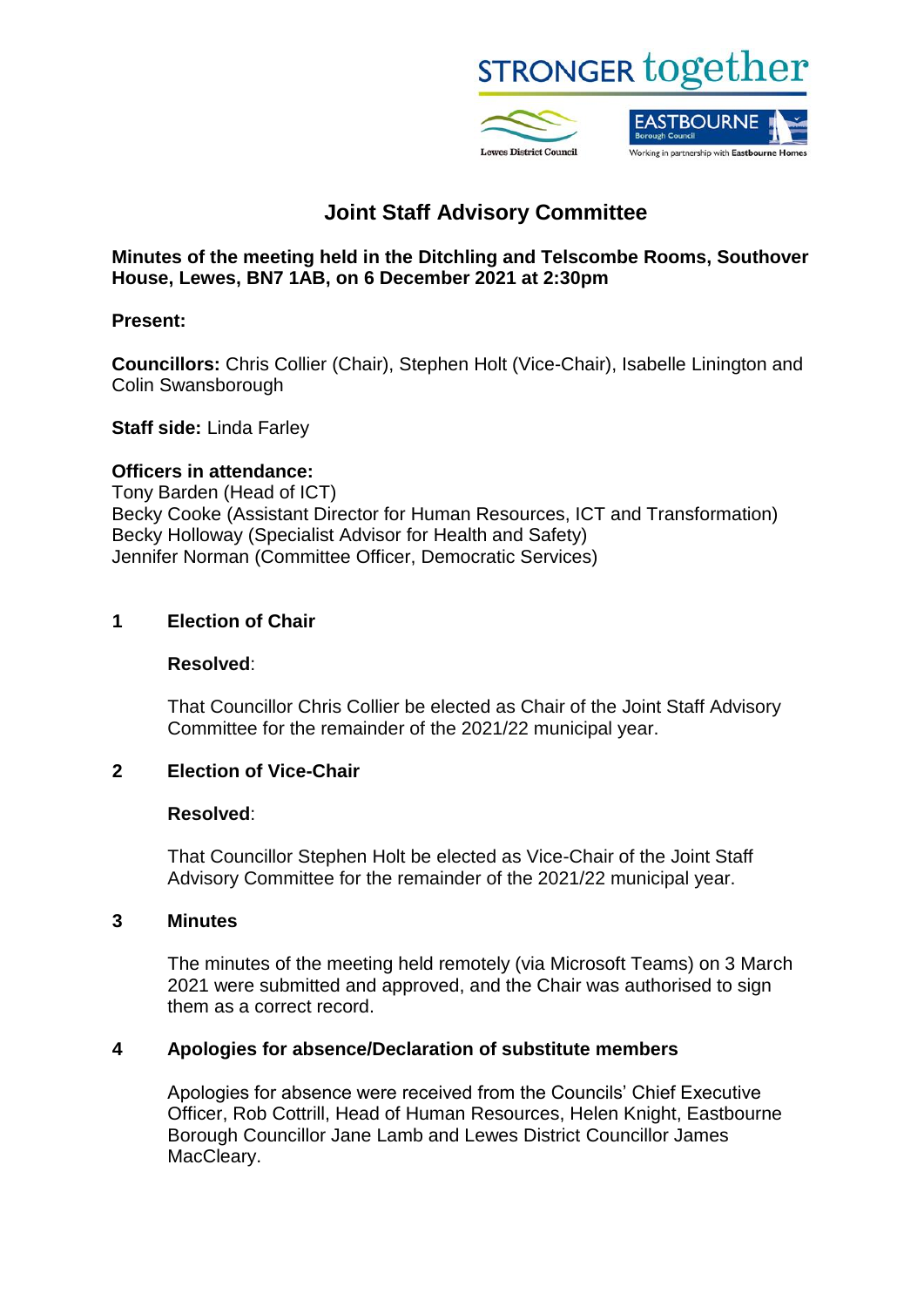#### **5 Declarations of interest**

There were none.

#### **6 Urgent items**

There were none.

#### **7 ICT developments**

The Committee received a verbal update regarding the Councils' ICT developments.

The Head of ICT highlighted ongoing work and progress in respect of Microsoft Office 365, telephony, meeting hybrid technology and team productivity. He further highlighted upcoming projects including a new staff desk booking system, new internal communications hub and the Councils' new website.

The Committee discussed the internet communications tools Yammer and Zoom.

The Committee thanked the Head of ICT for his team's work on making Zoom available to the Councils, as it provided greater communications flexibility with other organisations.

**Resolved:** That the verbal update be noted.

#### **8 Exclusion of the public and press**

#### **Resolved:**

That, in accordance with Section 100(A)(4) of the Local Government Act 1972 (as amended), the public and press be excluded from the meeting during the discussion of items 9, 10, 11, and 12 on the agenda as there was likely to be disclosures of exempt information as defined in paragraphs 1, 2 and 4 of Part 1 of Schedule 12A of the Act.

#### **9 2nd Quarter 2021/22 Accident report**

The Committee received a presentation in respect of key aspects of health and safety matters across both authorities.

**Resolved:** That the presentation be noted.

#### **10 Sickness Absence Quarter 2 2021/22**

The Committee received the Officer's report which provided an update regarding the Council's sickness figures for the period Quarter 2